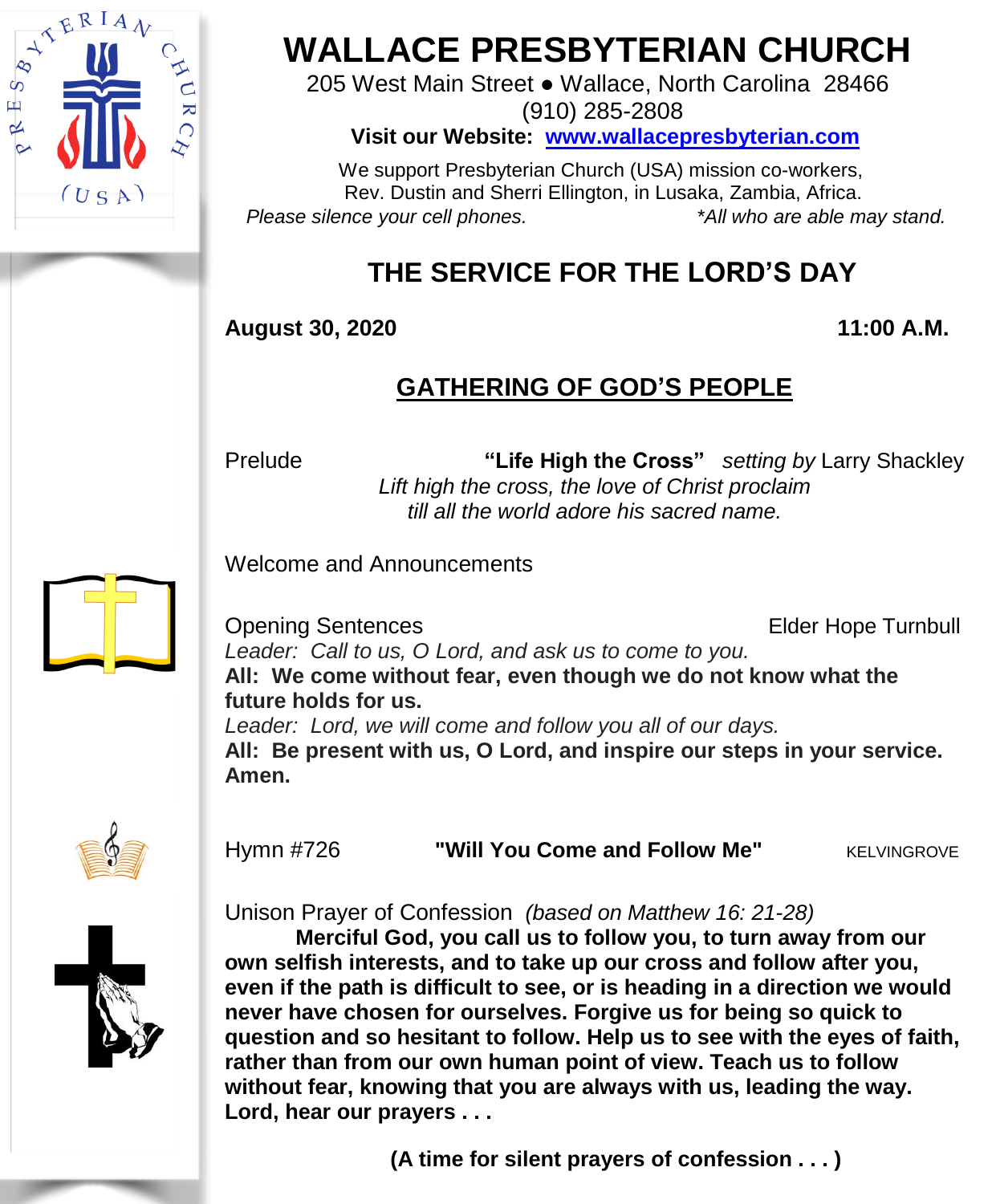

Responsive Assurance of Pardon

*Leader: In our love for others, we discover God's love for us. In our forgiving of others, we learn once more how deeply God has forgiven us. Friends, this is the good news offered to us!*

**All: We are God's children, called to be different, called to act different, called to live as new people. We are forgiven. Thanks be to God! Amen.**

Gloria Patri **Glory Be to the Father Glory be to the Father, and to the Son, and to the Holy Ghost; as it was in the beginning, is now, and ever shall be, world without end. Amen, amen.**

#### **PROCLAIMING GOD'S WORD**

Children's Sermon



Prayer for Illumination

**Holy God, open our eyes, our hearts, our minds as your Word is read and proclaimed. We ask in Jesus**' **name who sends us out to speak love and mercy and grace to those who are waiting, longing, hoping for a sign that they are not alone, that you are a God of love, that you are a Savior who knows their name, that the Holy Spirit is leading them home. Amen.**

Epistle Lesson *1 Corinthians 1:18-25* Elder Hope Turnbull

Gospel Lesson *Matthew 16:21-28*

Sermon **"The Sign of the Cross"** Dr. Philip K. Gladden

A Time for Silent Reflection

Pastoral Prayer with the Lord's Prayer



**Our Father who art in heaven, hallowed be Thy name. Thy kingdom come, Thy will be done, on earth as it is in heaven. Give us this day our daily bread; and forgive us our debts, as we forgive our debtors; and lead us not into temptation, but deliver us from evil. For Thine is the kingdom and the power and the glory, forever. Amen.**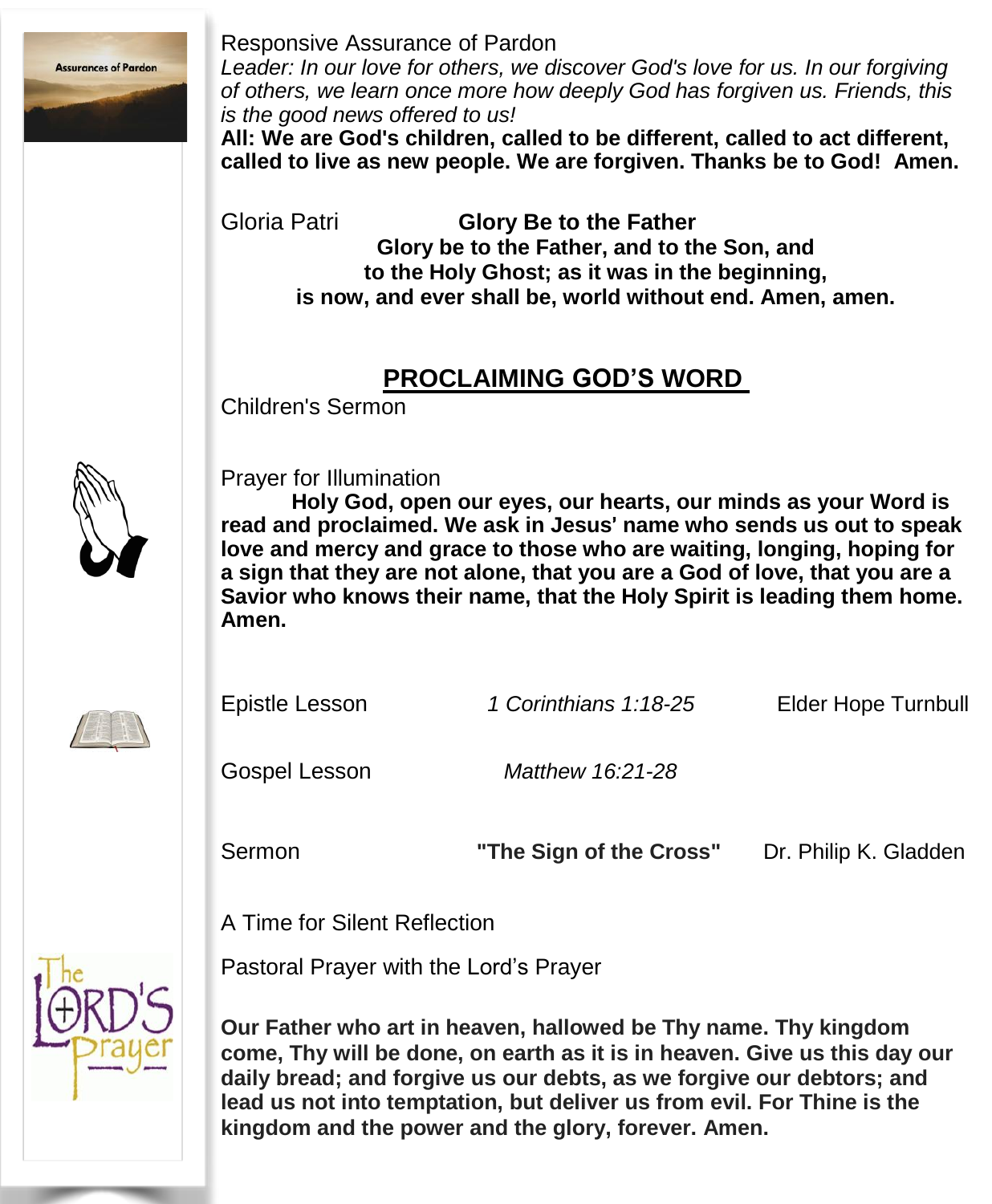#### **GIVING THANKS TO GOD**

Presentation of Tithes and Offerings

#### FIFTH SUNDAY BUILDING OFFERING

Offertory **"Blessings"** *setting by* O'Neill *What if Your blessings come through raindrops What if Your healing comes through tears What if a thousand sleepless nights is what it takes to know You're near? What if trials of this life are Your mercies in disguise?*



Doxology and Prayer of Dedication *Praise God from whom all blessings flow; Praise Him all creatures here below; Praise Him above ye heavenly host; Praise Father, Son, and Holy Ghost. Amen.*



The Affirmation of Faith: From "A Declaration of Faith of the Presbyterian Church (U.S.A.)"

**I believe in God the Father Almighty, Maker of heaven and earth.**

**And in Jesus Christ his only Son our Lord; who was conceived by the Holy Ghost, born of the Virgin Mary, suffered under Pontius Pilate, was crucified, dead, and buried; he descended into hell; the third day he rose again from the dead; he ascended into heaven, and sitteth on the right hand of God the Father Almighty; from thence he shall come to judge the quick and the dead.**

**I believe in the Holy Ghost; the holy catholic Church; the communion of saints; the forgiveness of sins; the resurrection of the body; and the life everlasting. Amen.**